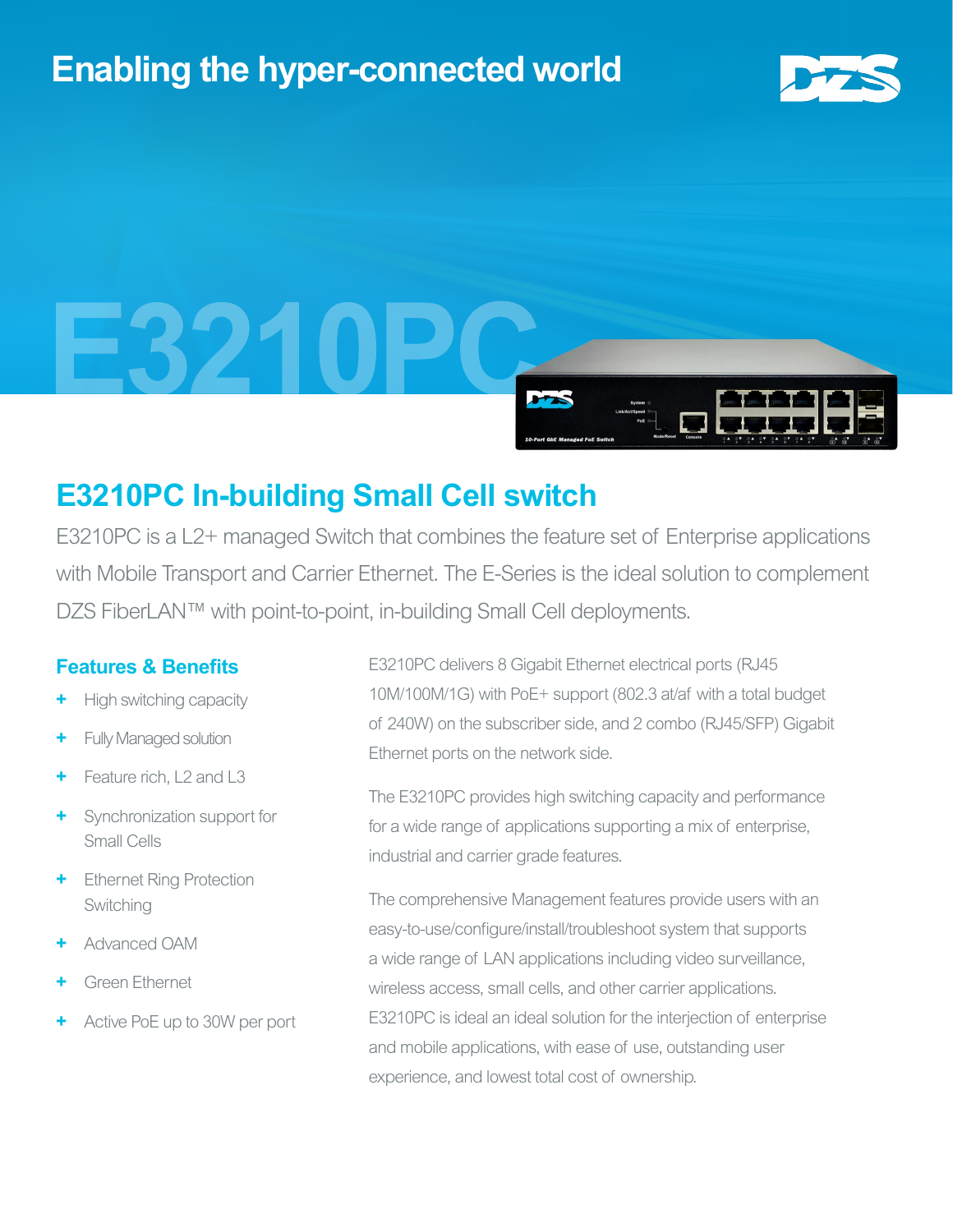# **In-building Small Cell switch**



### **Feature-rich Specifications to Support Various Applications**

The switch delivers extensive industrial and carrier grade functionalities, including linear (LEPS) and ring (ERPS) protection with ITU-T G.8031, ITU-T G.8032 respectively, with quick restoration times.

Mobile coverage for indoor locations where macrocell signal is low requires the deployment of Small Cells. These Mobile Transport applications have tight requirements for synchronization in frequency and phase. The E3210PC supports IEEE 1588v2, Precision Time Protocol (PTP), a timing standard used to synchronize clocks throughout a packet-based network. PTP can be used to achieve clock accuracy in the submicrosecond range, making it suitable for measurement and control systems and Mobile Transport applications.

E3210PC provides advanced Active PoE features such as PoE auto-checking, PoE scheduling, and PoE power delay for users to manage the powered devices easily.

### **Superior Reliability through OAM and CFM for Service Assurance**

The E-Series family of switches provides Operation, Administration and Maintenance (OAM) support according to the industry main standards IEEE 802.1ag/802.3ah & Y.1731. These standards provide the required mechanisms for the network operators to monitor and guarantee that the proper service level requirements are met at all times. A comprehensive set of OAM tools can greatly simplify network management and monitoring resulting in reduced operational expenditures.

### **Lowing Total Cost of Ownership (TCO) with Energy-efficient Design**

The switches part of the E-Series portfolio are designed to help companies to save power needs and reduce TCO. The E3210PC supports Energy Efficient Ethernet (IEEE 802.3az) standard, which is widely used for in building and campus applications to build a greener packet switched network.



Typical Use Case: E-Series switch provides Small Cell aggregation while M-Series switch implements Mobile backhaul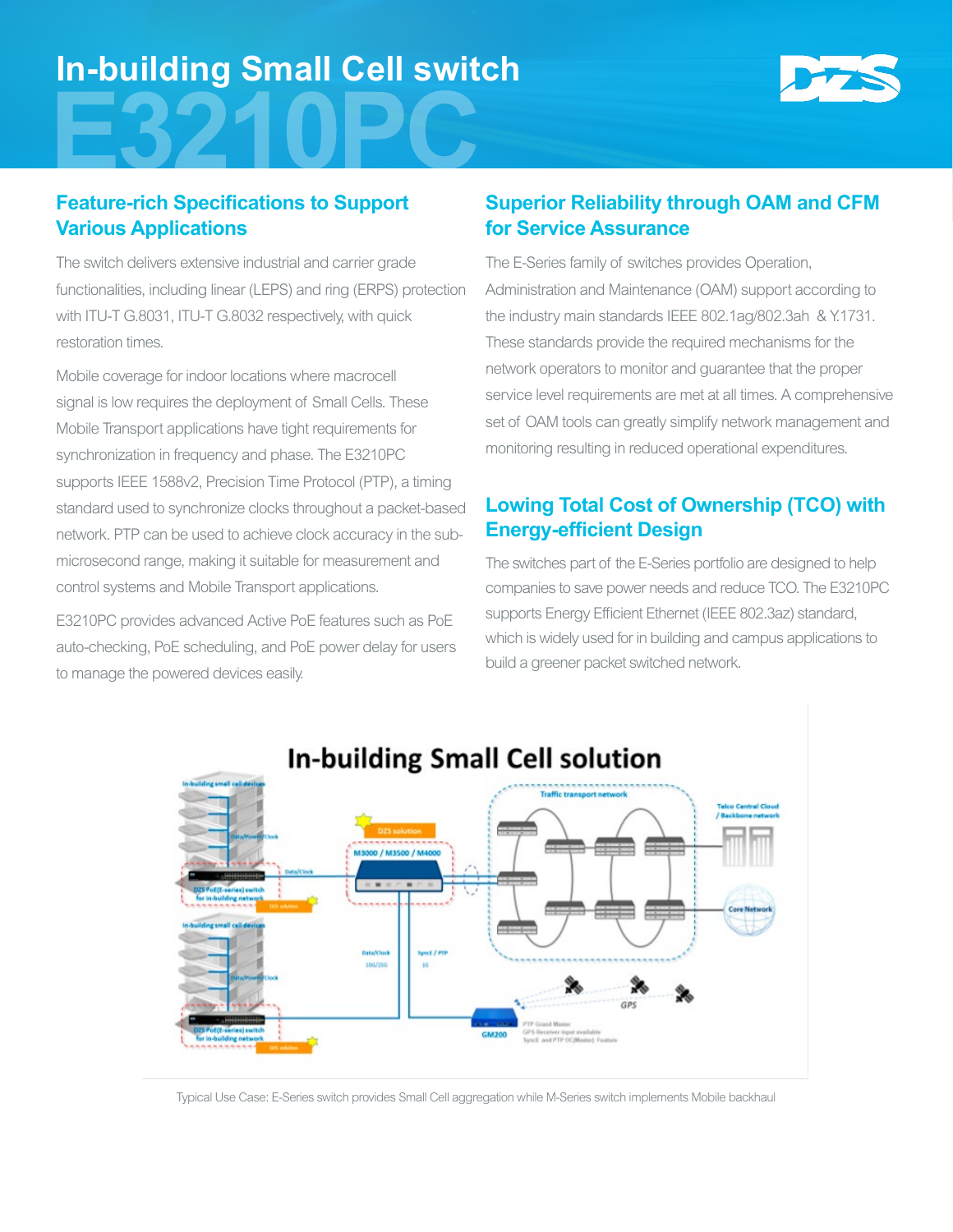## **In-building Small Cell switch**



## **Features, Protocols, Interfaces**

#### **Capacity**

- + 38.68 Mpps
- + 52 Gbps
- + MAC Table size 8K
- + Max Frame 9216 Bytes

#### **Interfaces**

- + Fixed 8-port 1G RJ45
- + Fixed 2-port 1G Combo RJ45/SFP
- + 1-port of GE Out of Band MGMT

#### **Management**

- + SNMP 1, 2c, 3
- + HTTP/HTTPS/SSH
- + S-Flow
- + UPnP
- + Dual Firmware bank
- + NTP
- + Syslog
- + Pv6 Management
- + RMON
- + HW/SW Monitoring/Watchdog

#### **QoS**

- + 8 Hardware Queues
- + Scheduling
	- >SP and WRR
- + Queue assignment based on DSCP/CoS Classification
	- > Port based
	- > 802.1p VLAN priority based
	- > IPv4/IPv6 precedence / DSCP based
	- > DiffServ
	- > Classification and re-marking ACLs
- + Rate Limiting
	- > Ingress policer
	- > Egress shaping and rate control
	- > Per port

#### **Layer 2 Capabilities**

- + Standard Spanning Tree 802.1d
- + Rapid Spanning Tree (RSTP) 802.1w
- + Multiple Spanning Tree (MSTP) 802.1s
- + IEEE 802.3ad LACP
- + Up to 5 groups / 4 ports per group
- + Port-based VLAN
- + 802.1Q tag based VLAN
- + MAC-based VLAN
- + Management VLAN
- + Private VLAN Edge (PVE)
- + Q-in-Q (double tag) VLAN
- + Voice VLAN
- + GARP VLAN Registration Protocol (GVRP)
- + DHCP Relay
- + DHCP Option 82
- + IGMP v1/v2/v3 Snooping
- + Supports 1024 multicast groups
- + IGMP Querier
- + IGMP Proxy
- + IGMP snooping with proxy reporting
- + IGMP Report suppression
- + MLD v1/v2 Snooping
- + Multicast VLAN Registration (MVR)
- $+$  LLDP
- + Port Mirroring

#### **Carrier Ethernet**

- + ITU-T G.8031 ELPS
- + ITU-T G.8032 ERPS
- + IEEE 802.3ah OAM
- + IEEE 802.1ag CFM
- + ITU-T Y.1731 PM
- + IEEE 1588v2 PTP

Dimensions (W x H x D) 442 mm x 44 mm x 211 mm 442 mm AC power 400-240VAC, 50/60Hz

Operating temperature  $-31$  to 104°F (0 to 40°C) ODB Management 10/100/1000Base-T (RJ45) Storage temperature and the storage temperature  $4~\sim158^{\circ}$  (-20~70°C) and the storage temperature and the storage temperature  $8\times10/100/1000$  Base TX Operating humidity 10 to 90 % (non-condensing) NNI NNI 2 x 1G Combo SFP/RJ45

Weight **Maximum power consumption** 240 W

Altitude example and the control of  $\leq 3000$  m) control of the control of the certifications Certifications CE, UL, FCC

**Physical & Environmental Specifications**

#### **Layer 3 Capabilities**

- + IPv4 Static Routing
- + IPv6 Static Routing
- + DHCP Client/Server
- + DHCPv6 Client

#### **Security**

- + Secure Shell (SSH)
- + Secure Sockets Layer (SSL)
- + IEEE 802.1X RADIUS Authentication
- + IGMP-RADIUS based 802.1X
- + RADIUS Dynamic VLAN assignment
- + Layer 2 Isolation Private VLAN Edge (PVE)
- + Port Security Fixed MAC
- + IP Source Guard
- + RADIUS/ TACACS+
- + Storm Control
- + DHCP Snooping
- + ACLs (256 entries, drop, rate limit)
- + ACL Classifiers:
	- > S/D MAC addr, S/D IP addr
	- > VLAN ID, Protocol, port, DSCP
	- > IP precedence, S/D TCP/ UDP port
	- > 802.1p, Ethernet type, ICMP, TCP flag
- + Loop Protection

#### **PoE Support**

- + IEEE 802.3af/at
- + PoE Scheduling, Auto-Checking
- + Power Delay

#### **Regulation and Compliance**

+ EN 55032/35 / EN61000 + AS/NZS CISPR 32

+ FCC Part 15B / + ICES-003

+ IEC/EN 62368-1 + UL 62368-1